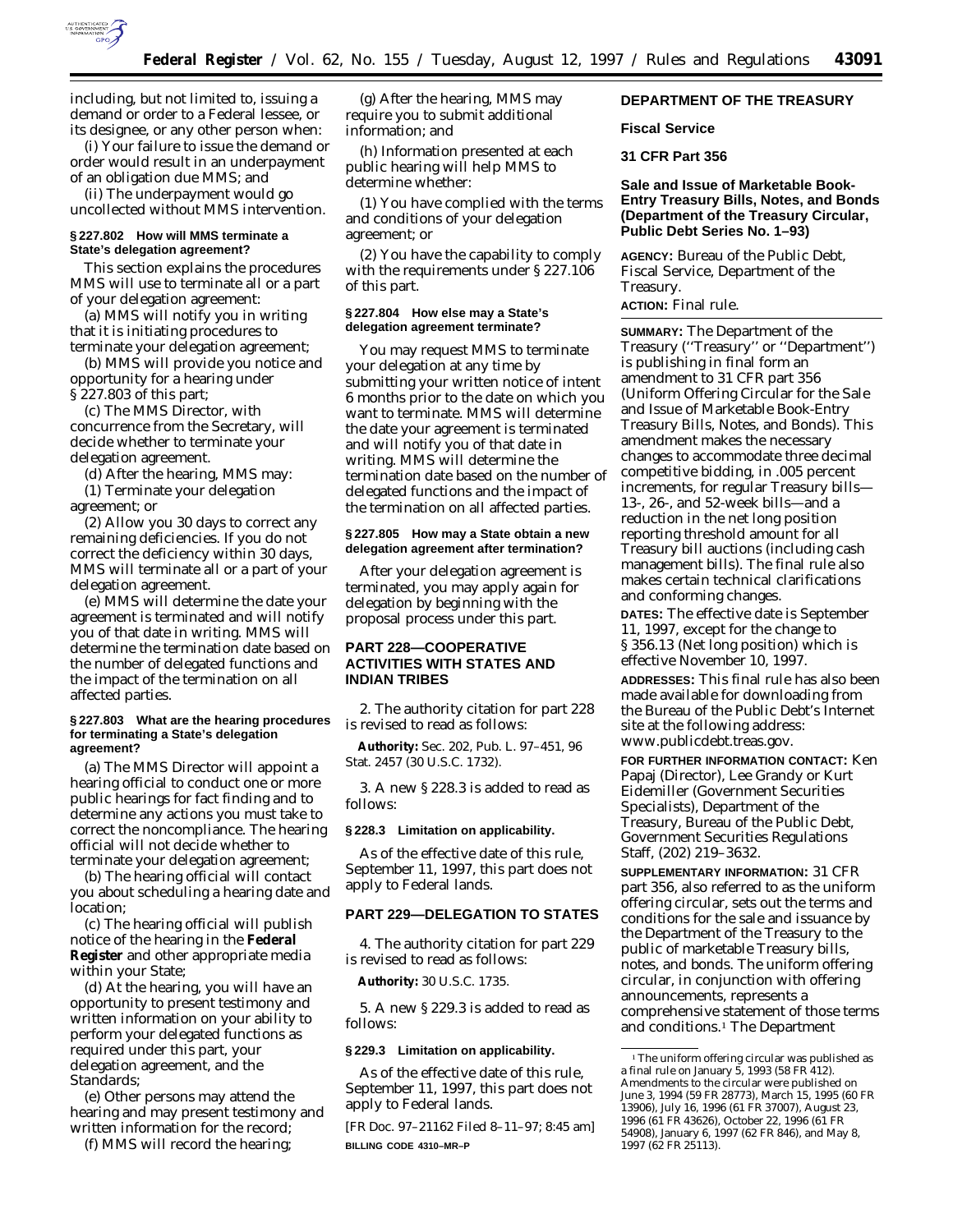published for public comment a proposed amendment to the uniform offering circular on May 5, 1997,<sup>2</sup> which specifically requested comments on extending three decimal bidding, in .005 percent increments, to all Treasury bill auctions (including cash management bills (''CMBs'')) and reducing the net long position reporting threshold amount for all Treasury bill auctions (including CMBs) from \$2 billion to \$1 billion. The closing date for comments was June 4, 1997. The Department received one comment letter which was submitted by PSA, the Bond Market Trade Association (''PSA'').3 In general, PSA expressed support for the changes as proposed, with a few exceptions which are noted in each respective section below. Treasury considered the comments expressed in the PSA letter in developing this final rule.

The final rule amends §§ 356.12 and 356.13 of the uniform offering circular and provides two minor technical clarifications in Appendix B to part 356 (Formulas and Tables) as well as updated sample announcements of Treasury auctions in Exhibit A to part 356 (Sample Announcements of Treasury Offerings to the Public).

# **A. Three Decimal Competitive Bidding in .005 Percent Increments**

In February 1995, Treasury began requiring competitive bids in note and bond auctions to be expressed as yields using three decimal places, in .001 percent increments, e.g., 7.123, rather than two decimal places.<sup>4</sup> At that time, Treasury did not extend three decimal bidding to bill auctions because three decimal bidding, in .001 percent increments, would not provide a price unique to each discount rate for bills with maturities less than 360 days. Price uniqueness occurs when each separate discount rate produces a different (unique) price rounded to three decimal places, i.e., no two discount rates result in the same price. Price uniqueness is a function of the minimum bid increment allowed in auctions, price rounding

4Treasury Press Release was dated February 15, 1995. An amendment to the uniform offering circular was published on March 15, 1995 (60 FR 13906).

conventions, and the number of days to maturity.

Under two decimal bidding, price uniqueness is maintained for CMBs with maturities of 36 days or more. If three decimal bidding in increments of one-half basis point is extended to CMBs, price uniqueness would be maintained with maturities of 72 days or more. As stated in the proposed rule, Treasury does not consider this to be problematic given auction participants' experience with the non-price uniqueness of short-term CMBs under the two decimal bidding process. For regular Treasury bill auctions—13-, 26- , and 52-week bills—three decimal bidding, in .005 percent increments, would maintain price uniqueness since these bills have maturities of 90 days or more.

As stated in its comment letter, PSA supports three decimal bidding for bill auctions with the view that consistent bidding practices for all Treasury securities would benefit the market and result in an easier understanding of the requirements for auction participation. The letter also stated that the conversion to three decimal bidding should not require significant systems changes since many market participants already trade Treasury bills in minimum increments of one-half to one-quarter basis points. However, PSA recommended that two decimal bidding for CMBs be maintained given market participants' concern with non-price uniqueness being extended further into the maturity spectrum, from 36 to 72 days. This concern and ultimate recommendation were based on PSA's view that, historically, Treasury has generally issued CMBs with shorter maturities, noting that during the past twelve months most of the CMBs have been issued with short maturities, with a majority of less than 36 days. The Department understands PSA's view and appreciates this concern given that there has been only one CMB issued since November 1995 with a maturity of more than 72 days. Accordingly, as PSA recommends, Treasury will not extend three decimal bidding to CMBs, but will maintain the current two decimal bidding requirement, in .01 percent increments, for all CMB auctions.

Section  $356.12(c)(1)(i)$  of the final rule reflects the change from the proposed rule by requiring three decimal bidding, in .005 percent increments, for regular Treasury bills only. The third decimal must be expressed in increments of onehalf basis point (e.g., 5.320 or 5.325) in which the final decimal must be either zero or five. The rule provides that three decimal bidding, in .005 percent

increments, will be a requirement for regular Treasury bill auctions—13-,

26-, and 52-week bills. The final rule also specifically states that competitive bids for CMBs must show the discount rate bid expressed with two decimals, in .01 percent increments. Accordingly, the requirement for competitive bids for CMBs to be expressed in two decimals, in .01 percent increments, remains unchanged.

As PSA suggested in its comment letter, the effective date for the change to § 356.12 will be 30 days after publication of the final rule to provide market participants with sufficient time to update internal auction policies and procedures. Accordingly, the effective date of this rule change is September 11, 1997. Although this final rule amends the uniform offering circular to accommodate three decimal bidding for regular bill auctions, Treasury will implement this bidding change through the offering announcements for specific auctions. Therefore, auction participants should refer to the specific offering announcements as to when this change in bidding will be implemented, which in any event will be no sooner than the date referenced above. All offering announcements will continue to list specific bidding requirements for each offering, including how competitive bids submitted for the particular auction must be expressed, and will govern in the event of an inconsistency with the rules. (See § 356.10)

As stated in the proposed rule, the change from two decimal, in .01 percent increments, to three decimal bidding, in .005 percent increments, for regular Treasury bills is being adopted to promote more efficient and aggressive bidding in these auctions and is expected to lead to marginally higher auction revenues for Treasury.

The change to three decimal competitive bidding, in .005 percent increments, for regular bill auctions will not affect how awards are made to noncompetitive bidders, i.e., the price of securities awarded to noncompetitive bidders in these auctions will continue to be the price equivalent to the weighted average discount rate of accepted competitive bids. Finally, the Department wishes to remind auction participants that the requirement for competitive bids for Treasury note and bond auctions to be expressed in three decimals, in .001 percent increments, remains unchanged. Further, the restriction against using fractions still applies to all marketable security auctions.

<sup>2</sup> 62 FR 24375 (May 5, 1997).

<sup>3</sup>See letter dated June 4, 1997 from Stephanie S. Wolf, Vice President and Associate General Counsel of PSA, the Bond Market Trade Association to Kenneth R. Papaj, Director, Government Securities Regulations Staff. The comment letter is available for public inspection and downloading on the Internet, at the address provided earlier in this rule, and for inspection and copying at the Treasury Department Library, Room 5030, Main Treasury Building, 1500 Pennsylvania Avenue, NW., Washington, DC 20220.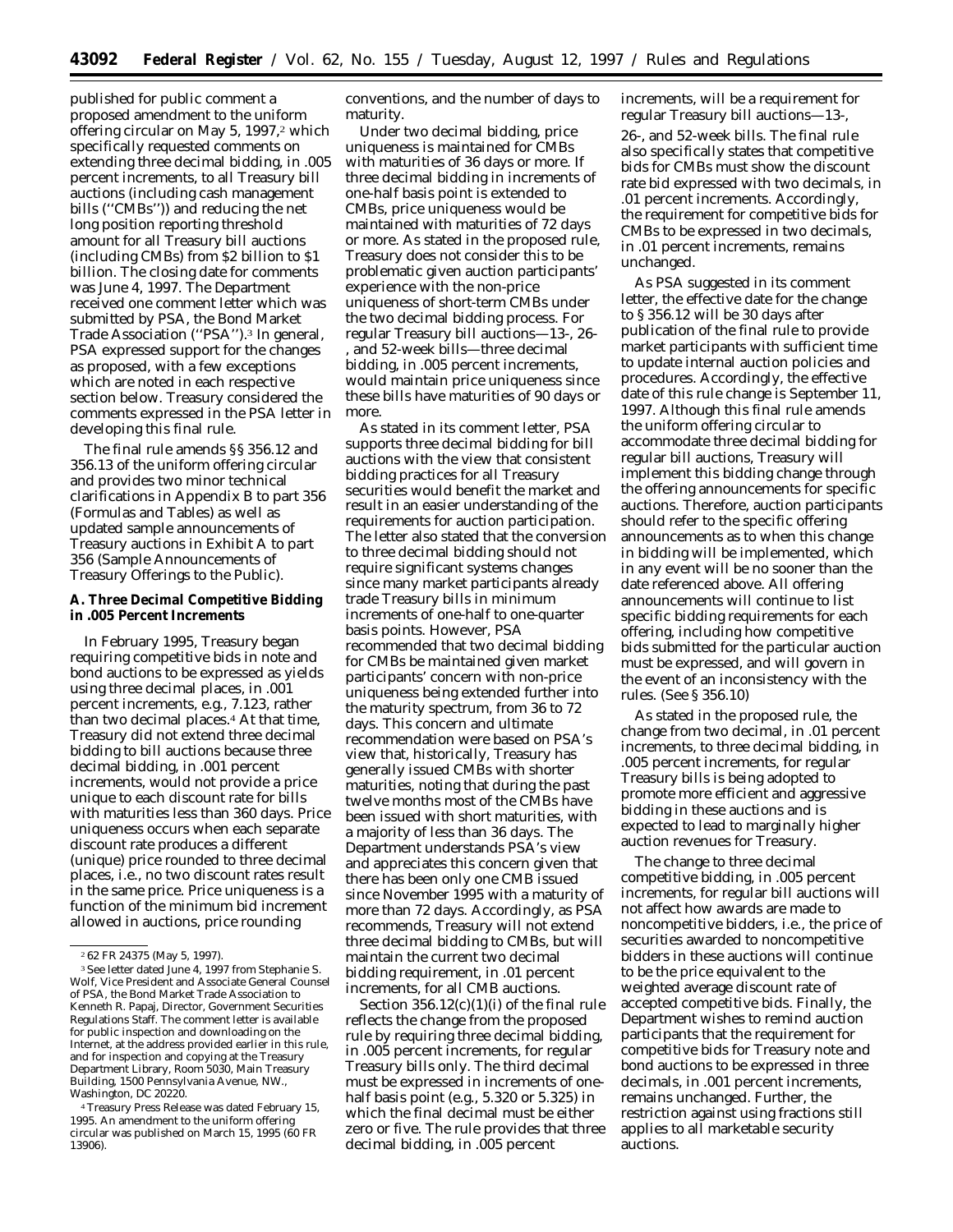# **B. Decrease in Net Long Position Reporting Threshold Amount**

Section 356.13(a) reflects the reduction in the net long position reporting threshold amount for all Treasury bill auctions (i.e., 13-, 26-, 52 week bills and CMBs) from \$2 billion to \$1 billion, while maintaining the \$2 billion threshold amount for Treasury note and bond auctions. This change in the reporting threshold amount is being adopted in the final rule as it was proposed. PSA supports this change as reasonable and appropriate and believes that consistently applying the \$1 billion threshold uniformly to all bill auctions, rather than changing the threshold from time to time, depending on the public offering amount, will likely result in a better overall understanding of, and compliance with, the auction rules. PSA requested that more preparation time be provided for those market participants, who in the past, may not have come close to approaching the \$2 billion threshold. In its letter, PSA stated that these participants may require significant changes to their internal auction policies, procedures, and systems in order to capture and report positions at the lower threshold. In order to provide market participants with a reasonable amount of time to make the necessary procedural changes and to notify their affiliates and customers to ensure the broadest level of compliance, Treasury accepts PSA's recommendation for a delayed effective date of 90 days after the final rule is published. The effective date of the change to this section is November 10, 1997.

The net long position reporting threshold amount for bills, notes, and bonds will continue to be provided in the offering announcement for the particular security. As currently stated in § 356.10 of the uniform offering circular, the offering announcement takes precedence whenever any provision of the announcement is inconsistent with any provision of the circular. Section 356.10 affords Treasury the flexibility to change the net long position reporting threshold amount by providing the amount in the offering announcement. As stated in the preamble to the proposed rule, this reduction in the threshold amount for Treasury bills is being adopted to more effectively achieve a Treasury financing objective of ensuring a broad distribution of a security issue, whereby no single bidder is awarded more than 35% of the public offering less the bidder's net long position as reportable under § 356.13.

## **C. Additional Technical Clarifications**

Two minor technical changes are also being made with this final rule. A clarifying note on Treasury's price rounding convention for conversion of inflation-indexed security yields to equivalent prices is being added to Appendix B, Section III, Paragraphs A and B after each resolution. This change was not part of the proposed rule. Also, the final rule adopts, with a minor conforming revision, the note at the end of Appendix B, Section IV, Paragraph C. This minor revision identifies the changes that have been made over the years in the bidding conventions for Treasury bill auctions. Treasury is not revising any of the examples of formulas in Appendix B, Section IV since the change to three decimal competitive bidding will not require any changes in the applicable formulas for bills.

The sample offering announcements of Treasury auctions in Exhibit A are also being updated in this final rule to reflect the changes that have occurred since they were incorporated in the uniform offering circular. Updated samples for Treasury's quarterly financing, weekly bills, and CMB auction announcements are included in this final rule but were not part of the proposed rule.

#### **Procedural Requirements**

This final rule does not meet the criteria for a ''significant regulatory action'' pursuant to Executive Order 12866.

Although this rule was issued in proposed form to secure the benefit of public comment, the notice and public procedures requirements of the Administrative Procedure Act are inapplicable, pursuant to 5 U.S.C. 553(a)(2). As no notice of proposed rulemaking is required, the provisions of the Regulatory Flexibility Act (5 U.S.C. 601, *et seq.*) do not apply.

There is no new collection of information contained in this final rule, and, therefore, the Paperwork Reduction Act does not apply. The collections of information of 31 CFR part 356 have been previously approved by the Office of Management and Budget under § 3507(d) of the Paperwork Reduction Act of 1995 (44 U.S.C. Chapter 35) under control number 1535–0112. Under this Act, an agency may not conduct or sponsor, and a person is not required to respond to, a collection of information unless it displays a valid OMB control number.

#### **List of Subjects in 31 CFR Part 356**

Bonds, Federal Reserve System, Government securities, Securities.

Dated: August 6, 1997. **Gerald Murphy,**

*Fiscal Assistant Secretary.*

For the reasons set forth in the preamble, 31 CFR Chapter II, subchapter B, part 356, is amended as follows:

# **PART 356—SALE AND ISSUE OF MARKETABLE BOOK-ENTRY TREASURY BILLS, NOTES, AND BONDS (DEPARTMENT OF THE TREASURY CIRCULAR, PUBLIC DEBT SERIES NO. 1–93)**

1. The authority citation for part 356 continues to read as follows:

**Authority:** 5 U.S.C. 301; 31 U.S.C. 3102, *et seq.*; 12 U.S.C. 391.

2. Section 356.12 is amended by revising paragraph  $(c)(1)(i)$  to read as follows:

**§ 356.12 Noncompetitive and competitive bidding.**

- \* \* \* \* \*
	- (c) \* \* \*
	- $(1) * * * *$

(i) *Treasury bills.* For all bills except cash management bills, a competitive bid must show the discount rate bid, expressed with three decimals in .005 percent increments. The third decimal must be either a zero or a five, e.g., 5.320 or 5.325. Fractions may not be used. For cash management bills, a competitive bid must show the discount rate bid, expressed with two decimals in .01 percent increments, e.g., 5.14. Fractions may not be used.

\* \* \* \* \*

3. Section 356.13 is amended by revising paragraph (a) to read as follows:

#### **§ 356.13 Net long position.**

(a) *Reporting net long positions.* When bidding competitively, a bidder must report the amount of its net long position when the total of all of its bids in an auction plus the bidder's net long position in the security being auctioned equals or exceeds the net long position reporting threshold amount. The net long position reporting threshold amount for any particular security will be as stated in the offering announcement for that security. (See § 356.10.) That amount will be \$1 billion for bills, and \$2 billion for notes and bonds, unless otherwise stated in the offering announcement. If the bidder either has no position or has a net short position and the total of all of its bids equals or exceeds the net long position reporting threshold amount, e.g., \$1 billion for bills and \$2 billion for notes and bonds, a net long position of zero must be reported. In cases where a bidder that is required to report the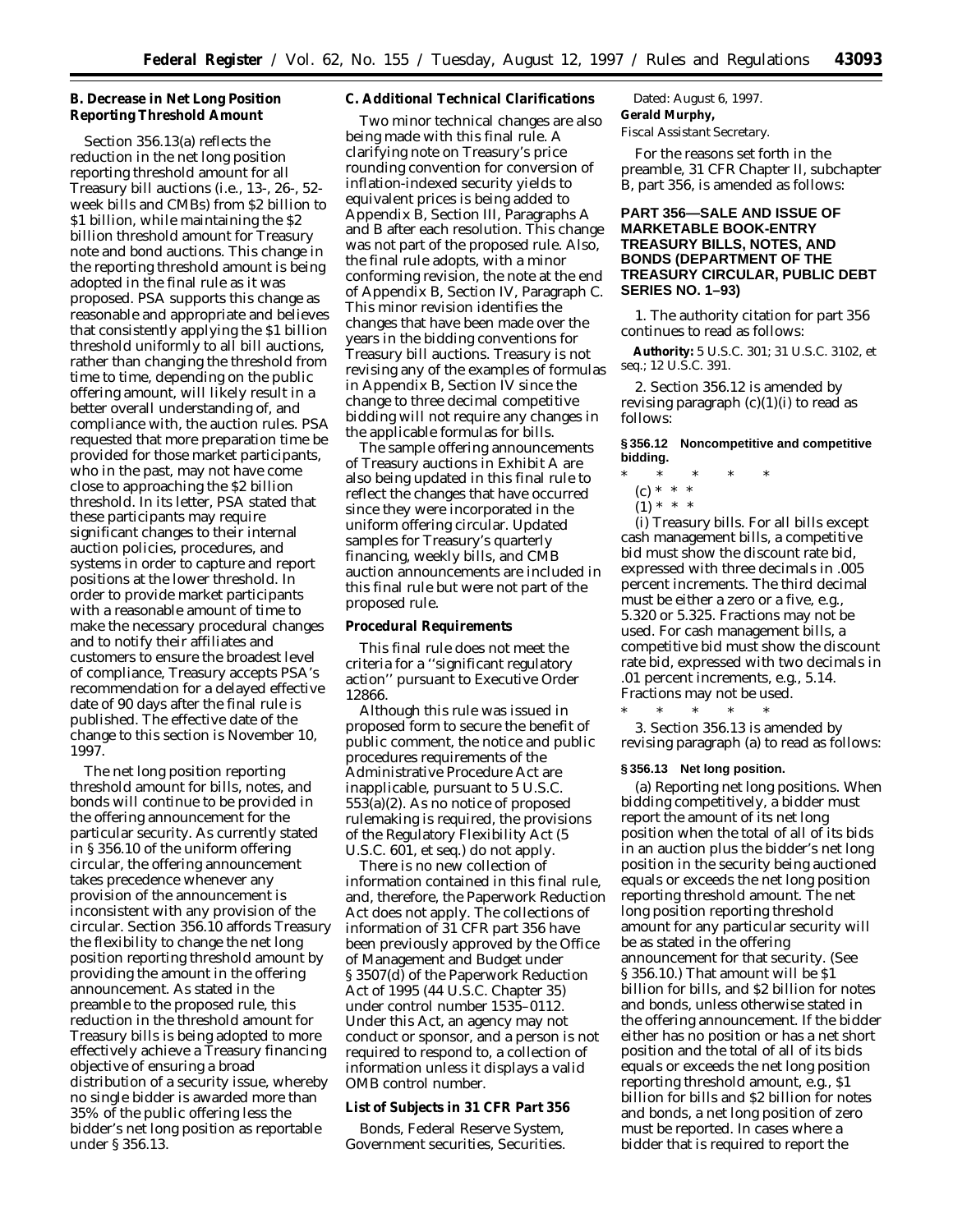\* \* \* \* \*

amount of its net long position has more than one bid, the bidder's total net long position should be reported in connection with only one bid. A bidder that is a customer must report its reportable net long position through only one depository institution or dealer. (See § 356.14(c).)

\* \* \* \* \*

4. Appendix B to Part 356, Section III, Paragraphs A and B are amended by adding a note at the end of each paragraph, respectively, to read as follows:

### **Appendix B to Part 356—Formulas and Tables**

\* \* \* \* \*

**III. Formulas for Conversion of Inflation-Indexed Security Yields to Equivalent Prices**

\* \* \* \* \* A. *For inflation-indexed securities with a regular first interest payment period:* \* \* \* \* \*

**Note:** For the real price (P), Treasury has rounded to three places. These amounts are based on 100 par value.

B. *For inflation-indexed securities reopened during a regular interest period where the purchase price includes predetermined accrued interest:*

\* \* \* \* \* **Note:** For the real price (P), and the inflation-adjusted price  $(P_{\text{adj}})$ , Treasury has rounded to three places. For accrued interest (A) and adjusted accrued interest  $(A<sub>adj</sub>)$ ,

Treasury has rounded to six places. These amounts are based on 100 par value. \* \* \* \* \*

5. Appendix B to part 356, Section IV, Paragraph C is amended by revising the note at the end of the paragraph to read as follows:

**IV. Computation of Purchase Price, Discount Rate, and Investment Rate (Coupon-Equivalent Yield) for Treasury Bills**

\* \* \* \* \* C. *Conversion of prices to discount rates for Treasury bills of all maturities:*

\* \* \* \* \* **Note:** Prior to April 18, 1983, all bills were sold in price-basis auctions, in which discount rates calculated from prices were rounded to three places, using normal rounding procedures. Since that time, all bills have been sold only on a discount rate basis. For regular Treasury bills—13-, 26-, and 52-week bills—discount rates bid were submitted with two decimals in increments of .01 percent, e.g., 5.32, until 1997, when Treasury instituted a change to three decimal bidding in increments of .005 percent, e.g., 5.320 or 5.325.

\* \* \* \* \*

\* \* \* \* \*

6. Exhibit A to Part 356 is amended by revising the text of Sections I through III to read as follows:

**Exhibit A to Part 356—Sample Announcements of Treasury Offerings to the Public**

I. Treasury Quarterly Financing Announcement For Release When authorized at Press

**Conference** February 5, 20XX

Contact: Office of Financing 202/XXX-XXXX

Treasury February Quarterly Financing

The Treasury will auction \$17,750 million of 3-year notes, \$12,000 million of 10-year notes, and \$10,000 million of 30-year bonds to refund \$18,037 million of publicly-held securities maturing February 15, 20XX, and to raise about \$21,725 million new cash.

In addition to the public holdings, Federal Reserve Banks hold \$1,795 million of the maturing securities for their own accounts, which may be refunded by issuing additional amounts of the new securities.

The maturing securities held by the public include \$1,654 million held by Federal Reserve Banks as agents for foreign and international monetary authorities. Amounts bid for these accounts by Federal Reserve Banks will be added to the offering.

The 10-year note and the 30-year bond being offered today are eligible for the STRIPS program.

Tenders will be received at Federal Reserve Banks and Branches and at the Bureau of the Public Debt, Washington, D.C. This offering of Treasury securities is governed by the terms and conditions set forth in the Uniform Offering Circular (31 CFR Part 356, as amended) for the sale and issue by the Treasury to the public of marketable Treasury bills, notes, and bonds.

Details about the notes and bonds are given in the attached offering highlights. Attachment

**Highlights of Treasury Offerings to the Public—February 20XX Quarterly Financing**

February 5, 20XX

|                                                              | OFFERING AMOUNT:                                       |                                                                                                            |                                                                  | \$10,000 million                                                |  |  |  |
|--------------------------------------------------------------|--------------------------------------------------------|------------------------------------------------------------------------------------------------------------|------------------------------------------------------------------|-----------------------------------------------------------------|--|--|--|
| DESCRIPTION OF OFFERING:                                     |                                                        |                                                                                                            |                                                                  |                                                                 |  |  |  |
|                                                              | Term and type of security                              |                                                                                                            |                                                                  | 30-year bonds                                                   |  |  |  |
|                                                              |                                                        |                                                                                                            |                                                                  | Bonds of February 20XX                                          |  |  |  |
|                                                              | CUSIP number                                           |                                                                                                            |                                                                  | 912810 XX X                                                     |  |  |  |
|                                                              | Auction date                                           |                                                                                                            |                                                                  | February 13, 20XX                                               |  |  |  |
|                                                              |                                                        |                                                                                                            |                                                                  | February 18, 20XX                                               |  |  |  |
|                                                              |                                                        |                                                                                                            |                                                                  | February 15, 20XX                                               |  |  |  |
|                                                              |                                                        |                                                                                                            |                                                                  | February 15, 20XX                                               |  |  |  |
|                                                              |                                                        | Determined based on the average<br>of accepted competitive bids.                                           | Determined based on the average<br>of accepted competitive bids. | Determined based on the average<br>of accepted competitive bids |  |  |  |
|                                                              |                                                        | Determined at auction                                                                                      | Determined at auction                                            | Determined at auction                                           |  |  |  |
|                                                              | Interest payment dates                                 | August 15 and February 15                                                                                  | August 15 and February 15                                        | August 15 and February 15                                       |  |  |  |
|                                                              | Minimum bid amount                                     |                                                                                                            |                                                                  | \$1,000                                                         |  |  |  |
|                                                              |                                                        |                                                                                                            |                                                                  | \$1,000                                                         |  |  |  |
|                                                              | Accrued interest payable by<br>investor.               |                                                                                                            | Determined at auction                                            | Determined at auction                                           |  |  |  |
|                                                              | Premium or discount                                    | Determined at auction                                                                                      | Determined at auction                                            | Determined at auction                                           |  |  |  |
| <b>STRIPS INFORMATION:</b>                                   |                                                        |                                                                                                            |                                                                  |                                                                 |  |  |  |
|                                                              | Minimum amount required                                |                                                                                                            |                                                                  | Determined at auction                                           |  |  |  |
|                                                              | Corpus CUSIP number                                    |                                                                                                            |                                                                  | 912803 XX X                                                     |  |  |  |
|                                                              | Due dates and CUSIP num-<br>bers for additional TINTs. |                                                                                                            |                                                                  | X                                                               |  |  |  |
| THE FOLLOWING RULES APPLY TO ALL SECURITIES MENTIONED ABOVE: |                                                        |                                                                                                            |                                                                  |                                                                 |  |  |  |
| Submission of Bids:                                          |                                                        |                                                                                                            |                                                                  |                                                                 |  |  |  |
|                                                              |                                                        | Noncompetitive bids  Accepted in full up to \$5,000,000 at the average yield of accepted competitive bids. |                                                                  |                                                                 |  |  |  |
|                                                              |                                                        |                                                                                                            |                                                                  |                                                                 |  |  |  |

Competitive bids ................... (1) Must be expressed as a yield with three decimals in increments of .001%, e.g., 7.123%.

(2) Net long position for each bidder must be reported when the sum of the total bid amount, at all

yields, and the net long position is \$2 billion or greater.

(3) Net long position must be determined as of one half-hour prior to the closing time for receipt of competitive tenders.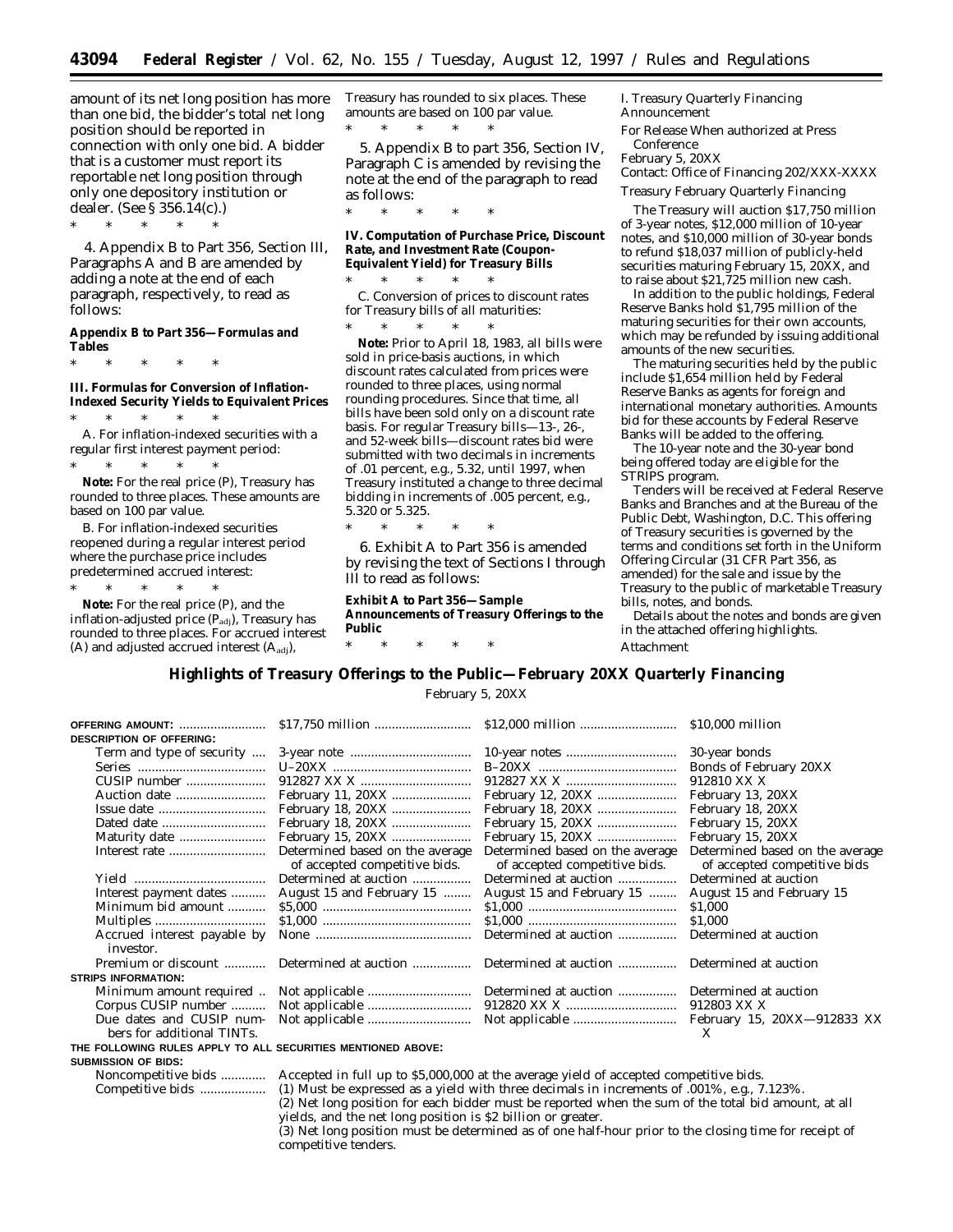# **Highlights of Treasury Offerings to the Public—February 20XX Quarterly Financing**—Continued

February 5, 20XX

| <b>MAXIMUM RECOGNIZED BID AT A SIN-</b> $35\%$ of public offering. |                                                                                   |
|--------------------------------------------------------------------|-----------------------------------------------------------------------------------|
| GLE YIELD: .                                                       |                                                                                   |
|                                                                    |                                                                                   |
| <b>RECEIPT OF TENDERS:</b>                                         |                                                                                   |
|                                                                    | Noncompetitive tenders  Prior to 12:00 noon Eastern Standard time on auction day. |
|                                                                    |                                                                                   |
|                                                                    |                                                                                   |

II. Treasury Weekly Bill Announcement

Embargoed until 2:30 P.M., April 15, 20XX Contact: Office of Financing, 202/XXX– XXXX

### Treasury's Weekly Bill Offering

The Treasury will auction two series of Treasury bills totaling approximately \$12,000 million, to be issued April 24, 20XX. This offering will result in a paydown for the Treasury of about \$6,225 million, as the maturing publicly-held weekly bills are outstanding in the amount of \$18,220 million.

In addition to the public holdings, Federal Reserve Banks for their own accounts hold \$6,558 million of the maturing bills, which may be refunded at the weighted average discount rate of accepted competitive tenders. Amounts issued to these accounts will be in addition to the offering amount.

Federal Reserve Banks hold \$3,007 million as agents for foreign and international monetary authorities, which may be refunded within the offering amount at the weighted average discount rate of accepted competitive tenders. Additional amounts may be issued for such accounts if the aggregate amount of

new bids exceeds the aggregate amount of maturing bills.

Tenders for the bills will be received at Federal Reserve Banks and Branches and at the Bureau of the Public Debt, Washington, D.C. This offering of Treasury securities is governed by the terms and conditions set forth in the Uniform Offering Circular (31 CFR part 356, as amended) for the sale and issue by the Treasury to the public of

marketable Treasury bills, notes, and bonds. Details about each of the new securities are given in the attached offering highlights. Attachment

### **Highlights of Treasury Offerings of Weekly Bills To Be Issued April 24, 20XX**

April 15, 20XX

|                                                              |                                                                                                                 | \$6,000 million  |
|--------------------------------------------------------------|-----------------------------------------------------------------------------------------------------------------|------------------|
| <b>DESCRIPTION OF OFFERING:</b>                              |                                                                                                                 |                  |
|                                                              |                                                                                                                 | 182-day bill     |
|                                                              |                                                                                                                 | 912794 XX X      |
|                                                              |                                                                                                                 | April 21, 20XX   |
|                                                              |                                                                                                                 | April 24, 20XX   |
|                                                              |                                                                                                                 | October 23, 20XX |
|                                                              |                                                                                                                 | April 24, 20XX   |
|                                                              |                                                                                                                 |                  |
|                                                              |                                                                                                                 | \$10.000         |
|                                                              |                                                                                                                 |                  |
| THE FOLLOWING RULES APPLY TO ALL SECURITIES MENTIONED ABOVE: |                                                                                                                 |                  |
| <b>SUBMISSION OF BIDS:</b>                                   |                                                                                                                 |                  |
|                                                              | Accepted in full up to \$1,000,000 at the average discount rate of ac-                                          |                  |
|                                                              | cepted competitive bids.                                                                                        |                  |
|                                                              | (1) Must be expressed as a discount rate with three decimals in incre-<br>ments of .005%, e.g., 7.100%, 7.105%. |                  |
|                                                              | (2) Net long position for each bidder must be reported when the sum                                             |                  |
|                                                              | of the total bid amount, at all discount rates, and the net long posi-                                          |                  |
|                                                              | tion is \$1 billion or greater.                                                                                 |                  |
|                                                              | (3) Net long position must be determined as of one half-hour prior to                                           |                  |
|                                                              | the closing time for receipt of competitive tenders.                                                            |                  |
|                                                              | 35% of public offering.                                                                                         |                  |
|                                                              | 35% of public offering.                                                                                         |                  |
| <b>RECEIPT OF TENDERS:</b>                                   |                                                                                                                 |                  |
|                                                              | Prior to 12:00 noon Eastern Daylight Saving time on auction day.                                                |                  |
|                                                              | Prior to 1:00 p.m. Eastern Daylight Saving time on auction day.                                                 |                  |
|                                                              | Full payment with tender or by charge to a funds account at a Fed-<br>eral Reserve Bank on issue date.          |                  |

III. Treasury Cash Management Bill Announcement

Embargoed until 2:30 p.m., February 25, 20XX

Contact: Office of Financing 202/XXX-XXXX

Treasury to Auction Cash Management Bills

The Treasury will auction approximately \$23,000 million of 45-day Treasury cash management bills to be issued March 3, 20XX.

Competitive and noncompetitive tenders will be received at all Federal Reserve Banks and Branches. Tenders will *not* be accepted for bills to be maintained on the book-entry records of the Department of the Treasury (TREASURY DIRECT). Tenders will *not* be received at the Bureau of the Public Debt, Washington, D.C.

Additional amounts of the bills may be issued to Federal Reserve Banks as agents for foreign and international monetary

authorities at the average price of accepted competitive tenders.

This offering of Treasury securities is governed by the terms and conditions set forth in the Uniform Offering Circular (31 CFR part 356, as amended) for the sale and issue by the Treasury to the public of marketable Treasury bills, notes, and bonds.

Details about the new security are given in the attached offering highlights.

### Attachment